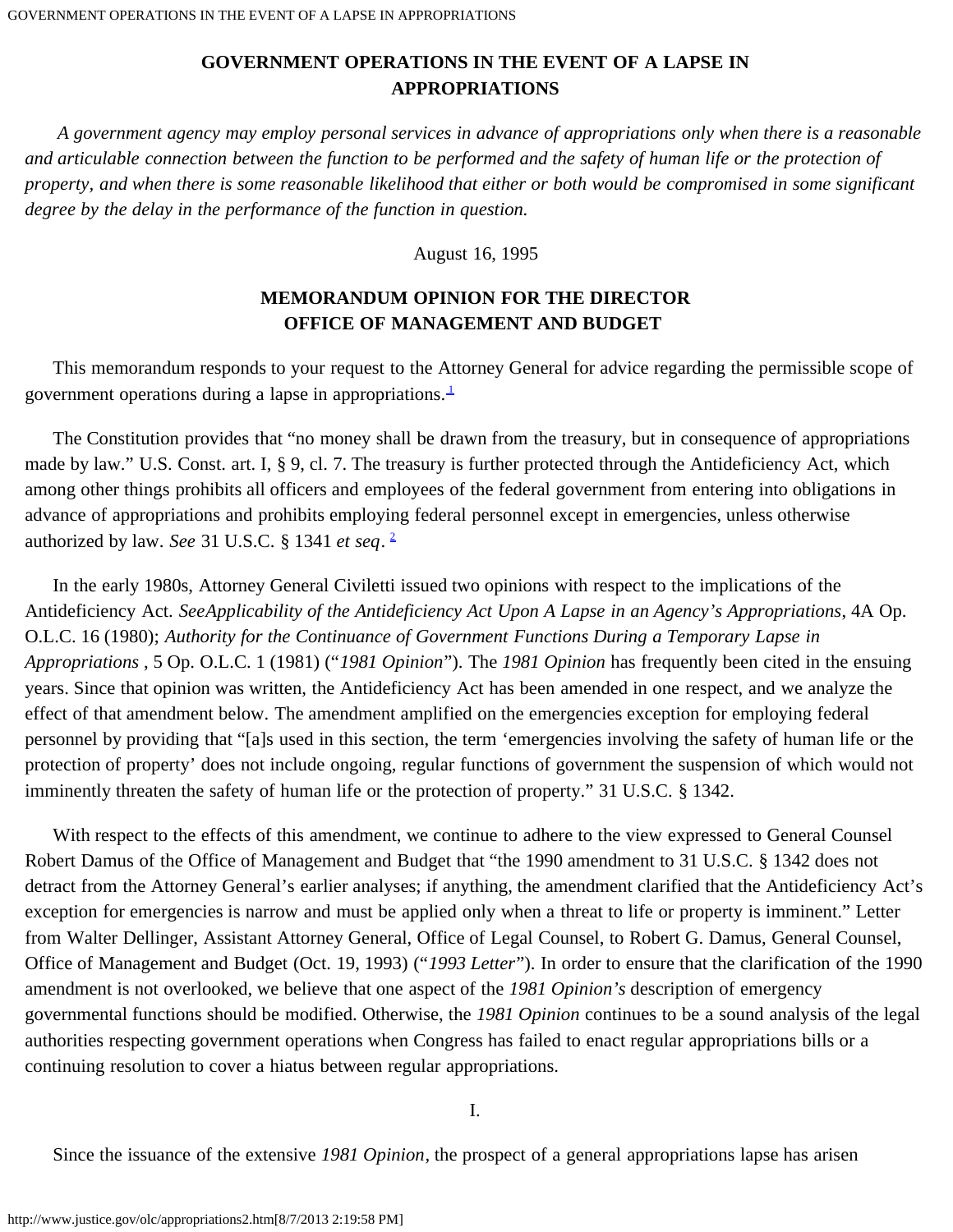frequently. In 1981, 1982, 1983, 1984, 1986, 1987, and 1990, lapses of funding ranging from several hours to three days actually did occur. While several of these occurred entirely over weekends, others required the implementation of plans to bring government operations into compliance with the requirements of the Antideficiency Act. These prior responses to the threat of or actual lapsed appropriations have been so commonly referred to as cases of "shutting down the government" that this has become a nearly universal shorthand to describe the effect of a lapse in appropriations. It will assist in understanding the true extent of the Act's requirements to realize that this is an entirely inaccurate description. Were the federal Government actually to shut down, air traffic controllers would not staff FAA air control facilities, with the consequence that the nation's airports would be closed and commercial air travel and transport would be brought to a standstill. Were the federal government to shut down, the FBI, DEA, ATF and Customs Service would stop interdicting and investigating criminal activities of great varieties, including drug smuggling, fraud, machine gun and explosives sales, and kidnapping. The country's borders would not be patrolled by the border patrol, with an extraordinary increase in illegal immigration as a predictable result. In the absence of government supervision, the stock markets, commodities and futures exchanges would be unable to operate. Meat and poultry would go uninspected by federal meat inspectors, and therefore could not be marketed. Were the federal Government to shut down, medicare payments for vital operations and medical services would cease. VA hospitals would abandon patients and close their doors. These are simply a few of the significant impacts of a federal government shut down. Cumulatively, these actions and the others required as part of a true shut down of the federal government would impose significant health and safety risks on millions of Americans, some of which would undoubtedly result in the loss of human life, and they would immediately result in massive dislocations of and losses to the private economy, as well as disruptions of many aspects of society and of private activity generally, producing incalculable amounts of suffering and loss.

 The Antideficiency Act imposes substantial restrictions on obligating funds or contracting for services in advance of appropriations or beyond appropriated levels, restrictions that will cause significant hardship should any lapse in appropriations extend much beyond those we have historically experienced. To be sure, even the short lapses that have occurred have caused serious dislocations in the provision of services, generated wasteful expenditures as agencies have closed down certain operations and then restarted them, and disrupted federal activities. Nevertheless, for any short-term lapse in appropriations, at least, the federal Government will not be truly "shut down" to the degree just described, simply because Congress has itself provided that some activities of Government should continue even when annual appropriations have not yet been enacted to fund current activities.

 The most significant provisions of the Antideficiency Act codify three basic restrictions on the operation of government activities. First, the Act implements the constitutional requirement that "No Money shall be drawn from the Treasury, but in Consequence of Appropriations made by Law." U.S. Const. art. I, § 9, cl. 7. Second, when no current appropriations measure has been passed to fund contracts or obligations, it restricts entering into contracts or incurring obligations (except as to situations authorized by other law). Third, it restricts employing the services of employees to perform government functions beyond authorized levels to emergency situations, where the failure to perform those functions would result in an imminent threat to the safety of human life or the protection of property.<sup>3</sup> The *1981 Opinion* elaborated on the various exceptions in the Antideficiency Act that permit some continuing government functions, and we will only summarize the major categories here:

#### Multi-year appropriations and indefinite appropriations.

 Not all government functions are funded with annual appropriations. Some operate under multi-year appropriations and others operate under indefinite appropriations provisions that do not require passage of annual appropriations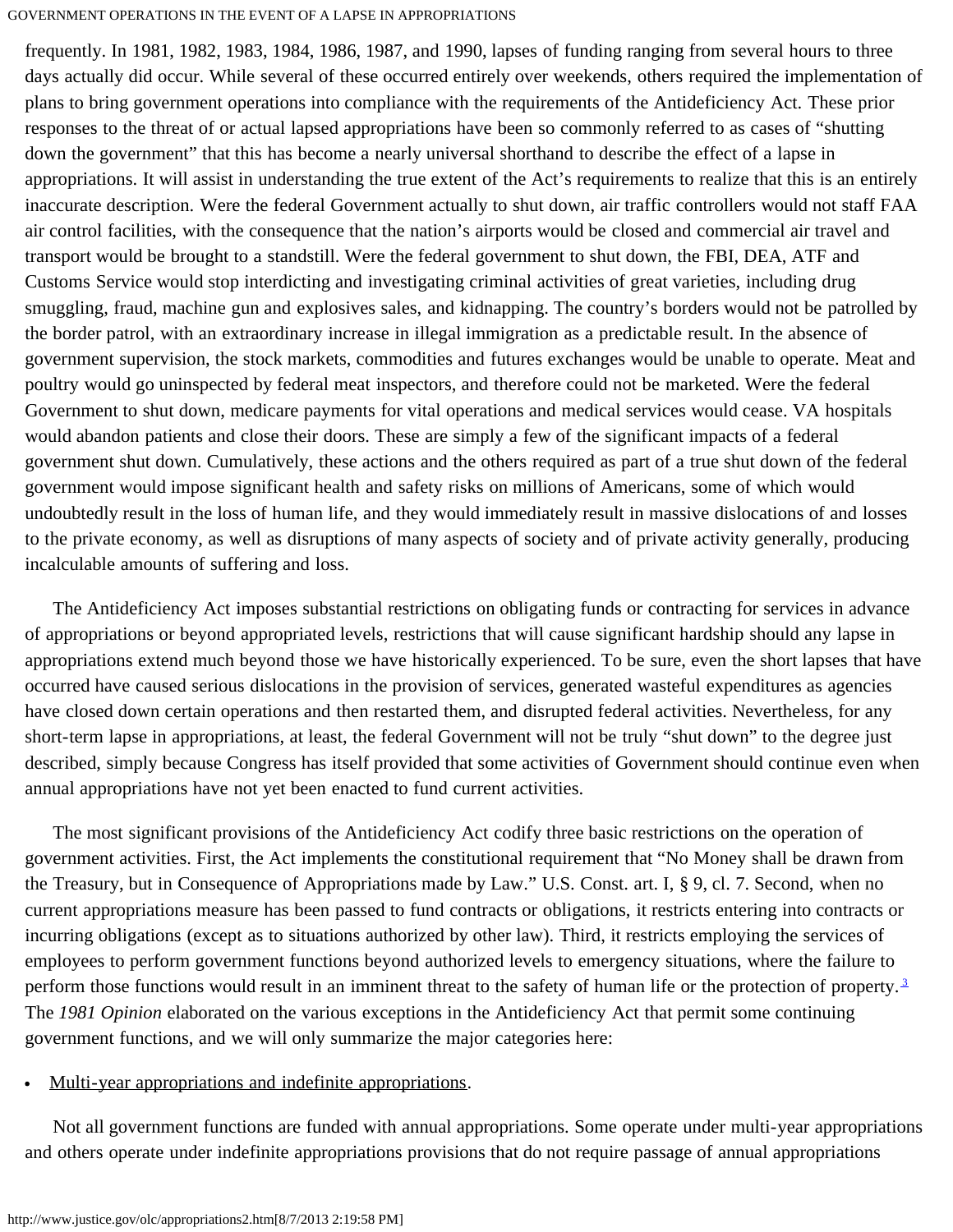legislation. Social security is a prominent example of a program that operates under an indefinite appropriation. In such cases, benefit checks continue to be honored by the treasury, because there is no lapse in the relevant appropriation.

#### Express authorizations: contracting authority and borrowing authority.

 Congress provides express authority for agencies to enter into contracts or to borrow funds to accomplish some of their functions. An example is the "food and forage" authority given to the Department of Defense, which authorizes contracting for necessary clothing, subsistence, forage, supplies, etc. without an appropriation. In such cases, obligating funds or contracting can continue, because the Antideficiency Act does not bar such activities when they are authorized by law. As the *1981 Opinion* emphasized, the simple authorization or even direction to perform a certain action that standardly can be found in agencies' enabling or organic legislation is insufficient to support a finding of express authorization or necessary implication (the exception addressed next in the text), standing alone. There must be some additional indication of an evident intention to have the activity continue despite an appropriations lapse.

### Necessary implications: authority to obligate that is necessarily implied by statute.

 The *1981 Opinion* concluded that the Antideficiency Act contemplates that a limited number of government functions funded through annual appropriations must otherwise continue despite a lapse in their appropriations because the lawful continuation of other activities necessarily implies that these functions will continue as well. Examples include the check writing and distributing functions necessary to disburse the social security benefits that operate under indefinite appropriations. Further examples include contracting for the materials essential to the performance of the emergency services that continue under that separate exception. In addition, in a 1980 opinion, Attorney General Civiletti opined that agencies are by necessary implication authorized " to incur those minimal obligations necessary to closing [the] agency." The *1981 opinion* reiterated this conclusion and consistent practice since that time has provided for the orderly termination of those functions that may not continue during a period of lapsed appropriations.

### Obligations necessary to the discharge of the President's constitutional duties and powers.

 Efforts should be made to interpret a general statute such as the Antideficiency Act to avoid the significant constitutional questions that would arise were the Act read to critically impair the exercise of constitutional functions assigned to the Executive. In this regard, the *1981Opinion* noted that when dealing with functions instrumental in the discharge of the President's constitutional powers, the "President's obligational authority . . . will be further buttressed in connection with any initiative that is consistent with statutes — and thus with the exercise of legislative power in an area of concurrent authority — that are more narrowly drawn than the Antideficiency Act and that would otherwise authorize the President to carry out his constitutionally assigned tasks in the manner he contemplates." *1981 Opinion*, at  $6 - 7 \cdot \frac{4}{3}$ 

### Personal or voluntary services "for emergencies involving the safety of human life or the protection of property."

 The Antideficiency Act prohibits contracting or obligating in advance of appropriations generally, except for circumstances just summarized above. The Act also contains a separate exception applicable to personal or voluntary services that deal with emergencies. 31 U.S.C. § 1342. This section was amended in 1990. We will analyze the effects of that amendment in Part II of this memorandum.

Finally, one issue not explicitly addressed by the *1981 Opinion* seems to us to have been settled by consistent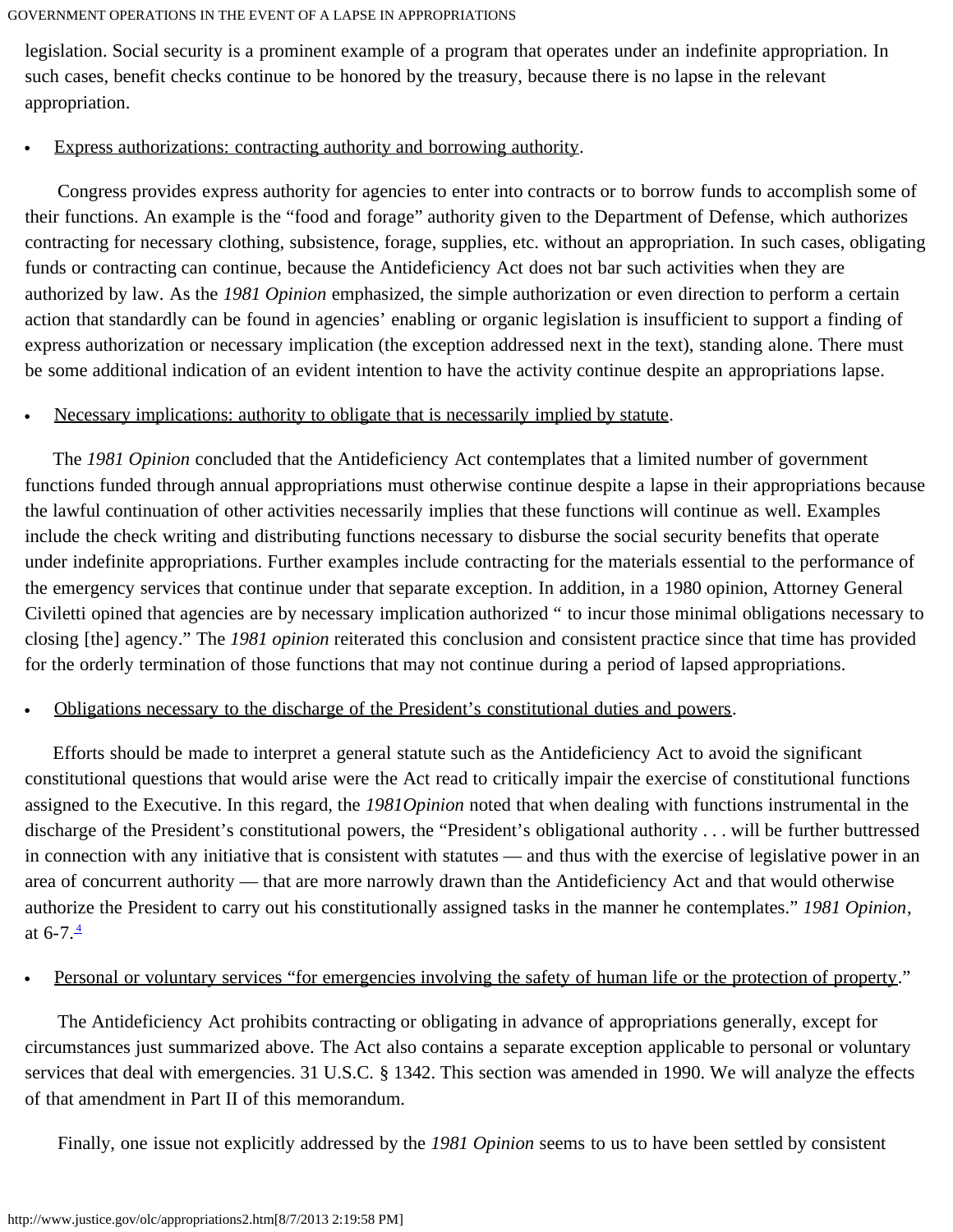administrative practice. That issue concerns whether the emergency status of government functions should be determined on the assumption that the private economy will continue operating during a lapse in appropriations, or whether the proper assumption is that the private economy will be interrupted. As an example of the difference this might make, consider that air traffic controllers perform emergency functions if aircraft continue to take off and land, but would not do so if aircraft were grounded. The correct assumption in the context of an anticipated long period of lapsed appropriations, where it might be possible to phase in some alternatives to the government activity in question, and thus over time to suspend the government function without thereby imminently threatening human life or property, is not entirely clear. However, with respect to any short lapse in appropriations, the practice of past administrations has been to assume the continued operation of the private economy, and so air traffic controllers, meat inspectors, and other similarly situated personnel have been considered to be within the emergency exception of section 1342.

II.

The text of 31 U.S.C. § 1342, as amended in 1990, now reads:

An officer or employee of the United States Government or of the District of Columbia government may not accept voluntary services for either government or employ personal services exceeding that authorized by law except for emergencies involving the safety of human life or the protection of property. This section does not apply to a corporation getting amounts to make loans (except paid in capital amounts) without legal liability of the United States Government. As used in this section, the term "emergencies involving the safety of human life or the protection of property" does not include ongoing, regular functions of government the suspension of which would not imminently threaten the safety of human life or the protection of property.

31 U.S.C. § 1342. Because of the section 1342 bar on employing personal services, officers and employees may employ personal services in excess of other authorizations by law only in emergency situations.<sup>5</sup> This section does not by itself authorize paying employees in emergency situations, but it does authorize entering into obligations to pay for such labor.

 The central interpretive task under section 1342 is and has always been to construe the scope of the emergencies exception of that section. When the *1981 Opinion* undertook this task, the predecessor to section 1342 did not contain the final sentence of the current statute, which was added in 1990. Examining that earlier version, the Attorney General concluded that the general language of the provision and the sparse legislative history of it did not reveal its precise meaning. However, the opinion was able to glean some additional understanding of the statute from that legislative history.

 The Attorney General noted that as originally enacted in 1884, the provision forbade unauthorized employment "except in cases of sudden emergency involving the loss of human life or the destruction of property." 23 Stat. 17. He then observed that in 1950, Congress enacted the modern version of the Antideficiency Act and accepted revised language for section 1342 that originally had been suggested by the Director of the Bureau of the Budget and the Comptroller General in 1947. In analyzing these different formulations, the Attorney General stated that

[w]ithout elaboration, these officials proposed that 'cases of sudden emergency' be amended to 'cases of emergency,' 'loss of human life' to 'safety of human life,' and 'destruction of property' to 'protection of property. These changes were not qualified or explained by the report accompanying the 1947 recommendation or by any aspect of the legislative history of the general appropriations act for fiscal year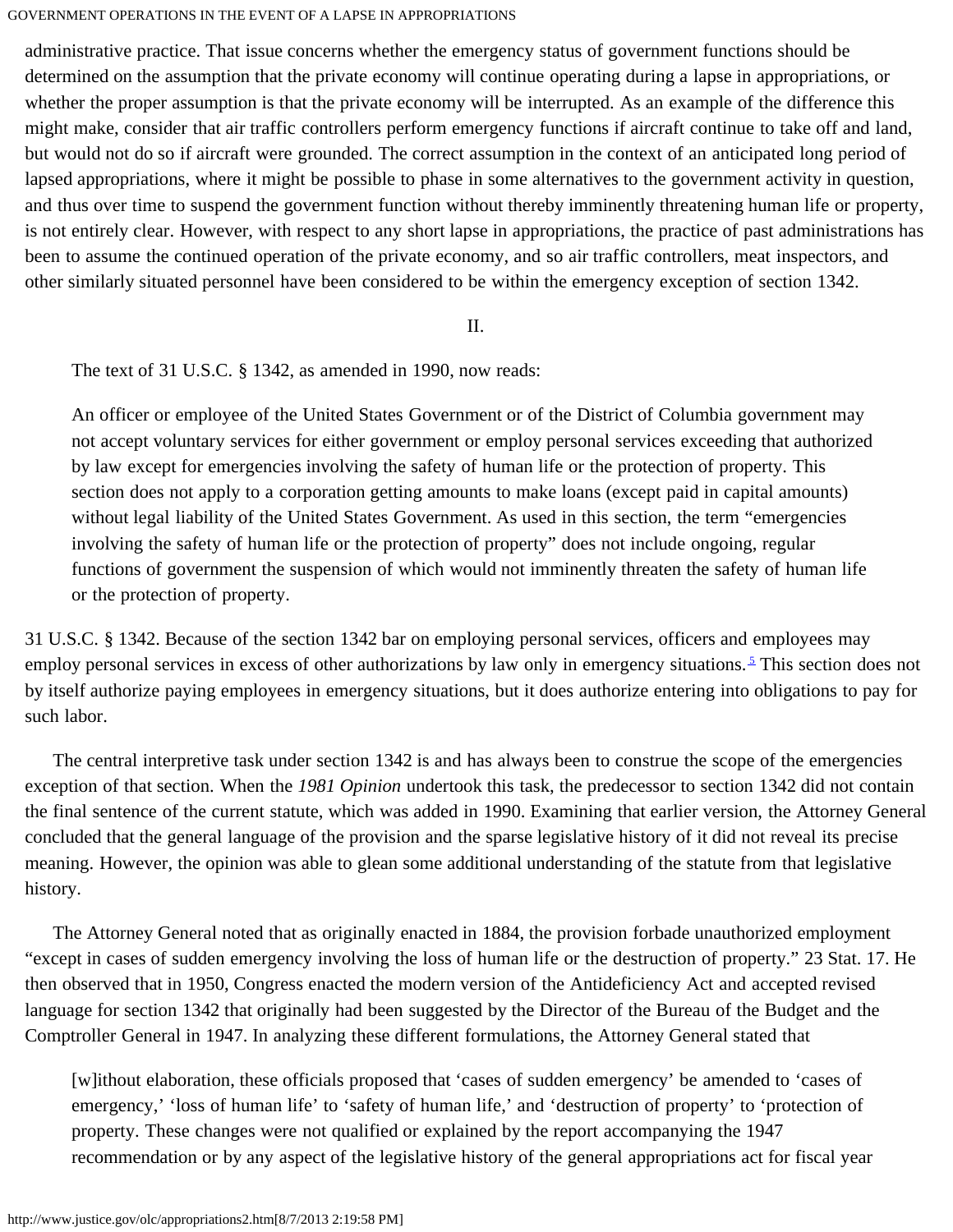1951, which included the modern section [1341]. Act of September 6, 1950, Pub. L. No. 81-759, § 1211, 64 Stat. 765. Consequently, we infer from the plain import of the language of their amendments that the drafters intended to broaden the authority for emergency employment.

### 5 Op. O.L.C. at 9.

 The *1981 Opinion* also sought guidance from the consistent administrative practice of the Office of Management and Budget in applying identical "emergencies" language found in another provision. That other provision prohibits OMB from apportioning appropriated funds in a manner that would indicate the need for a deficiency or supplemental appropriation, except in cases of "emergencies involving the safety of human life, [or] the protection of property" phraseology identical to the pre-1990 version of section  $1342.$  Combining these two sources with the statutory text, the Attorney General articulated two rules for identifying functions for which government officers may enter into obligations to pay for personal services in excess of legal authority other than section 1342 itself:

First, there must be some reasonable and articulable connection between the function to be performed and the safety of human life or the protection of property. Second, there must be some reasonable likelihood that the safety of human life or the protection of property would be compromised, in some degree, by delay in the performance of the function in question.

## 5 Op. O.L.C. at 8.

 While we continue to believe that the 1981 articulation is a fair reading of the Antideficiency Act even after the 1990 amendment, *see1993 Letter*, we are aware of the possibility the second of these two rules might be read more expansively than was intended, and thus might be applied to functions that are not emergencies within the meaning of the statute. To forestall possible misinterpretations, the second criteria's use of the phrase "in some degree" should be replaced with the phrase, "in some significant degree."

 The reasons for this change rest on our understanding of the function of the 1990 amendment, which comes from considering the content of the amendment, its structure, and its sparse legislative history. That history consists of a solitary reference in the conference report to the Omnibus Budget Reconciliation Act of 1990, Pub. L. No. 101-508, 104 Stat. 1388:

The conference report also makes conforming changes to title 31 of the United States Code to make clear that . . . ongoing, regular operations of the Government cannot be sustained in the absence of appropriations, except in limited circumstances. These changes guard against what the conferees believe might be an overly broad interpretation of an opinion of the Attorney General issued on January 16, 1981, regarding the authority for the continuance of Government functions during the temporary lapse of appropriations, and affirm that the constitutional power of the purse resides with Congress.

H.R. Rep. No. 964, 101st Cong., 2d Sess. 1170 (1990). While hardly articulating the intended scope of the exception, the conference report does tend to support what would otherwise be the most natural reading of the amendment standing alone: because it is phrased as identifying the functions that should be excluded from the scope of the term "emergency," it seems intended to limit the coverage of that term, narrowing the circumstances that might otherwise be taken to constitute an emergency within the meaning of the statute.

Beyond this, however, we do not believe that the amendment adds any significant new substantive meaning to the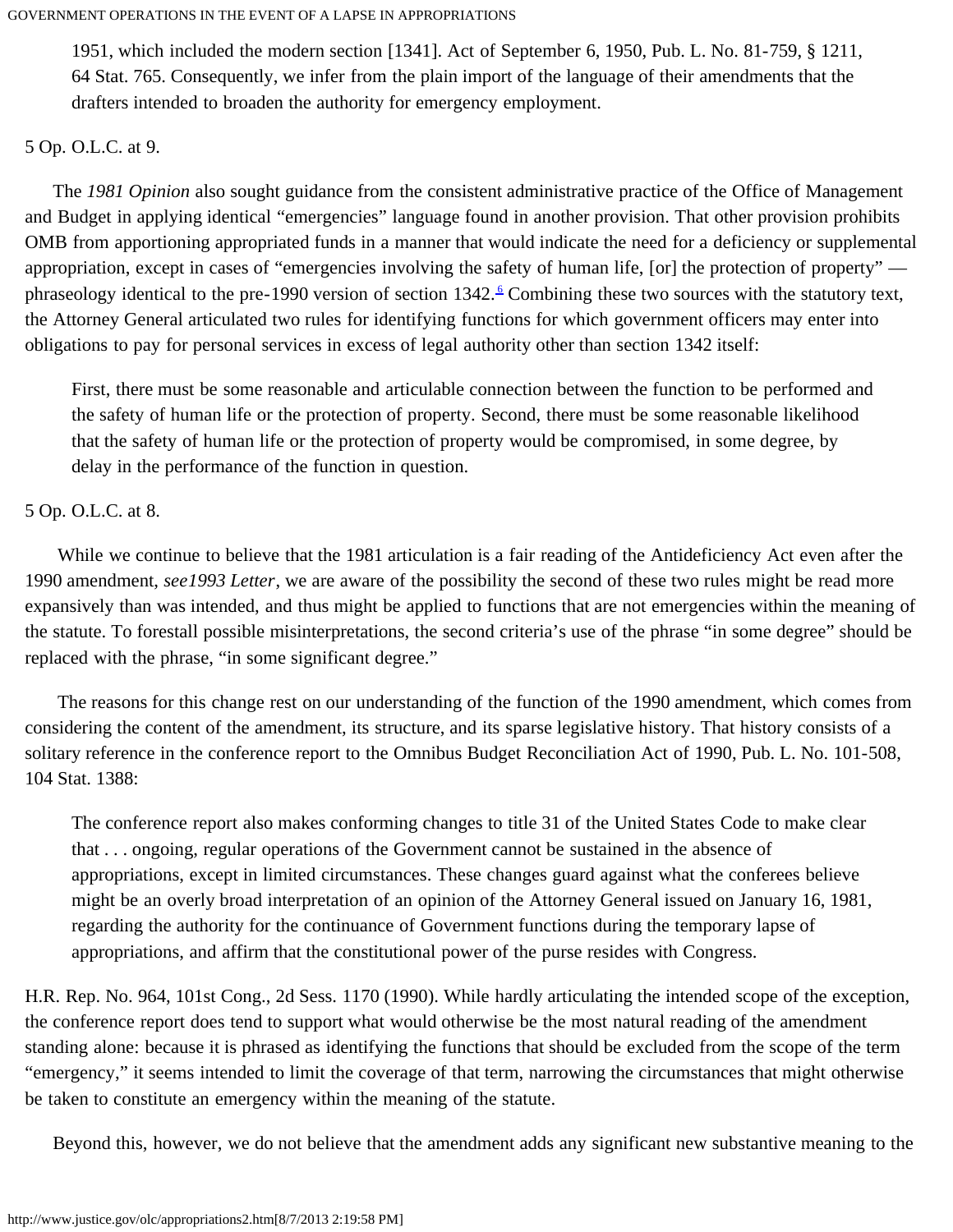pre-existing portion of section 1342, simply because the most prominent feature of the addition — its emphasis on there being a threat that is imminent, or "ready to take place, near at hand," *see* Webster's Third New International Dictionary 1130 (1986) — is an idea that is already present in the term "emergency" itself, which means "an unforeseen combination of circumstances or the resulting state that calls for immediate action" to respond to the occurrence or situation. *Id*. at [7](#page-6-2)41. <sup>1</sup> The addition of the concept of "imminent" to the pre-existing concept of "emergency" is thus largely redundant. This redundancy does, however, serve to emphasize and reinforce the requirement that there be a threat to human life or property of such a nature that immediate action is a necessary response to the situation. The structure of the amendment offers further support for this approach. Congress did not alter the operative language of the statute; instead, Congress chose to enact an interpretive provision that simply prohibits overly expansive interpretations of the "emergency" exception.

 Under the formulation of the *1981 Opinion*, government functions satisfy section 1342 if, inter alia, the safety of human life or the protection of property would be "compromised, in some degree." It is conceivable that some would interpret this phrase to be satisfied even if the threat were de minimis, in the sense that the increased risk to life or property were insignificant, so long as it were possible to say that safety of life or protection of property bore a reasonable likelihood of being compromised at all. This would be too expansive an application of the emergency provision. The brief delay of routine maintenance on government vehicles ought not to constitute an "emergency," for example, and yet it is quite possible to conclude that the failure to maintain vehicles properly may "compromise, to some degree" the safety of the human life of the occupants or the protection of the vehicles, which are government property. We believe that the revised articulation clarifies that the emergencies exception applies only to cases of threat to human life or property where the threat can be reasonably said to the near at hand and demanding of immediate response.

# WALTER DELLINGER Assistant Attorney General Office of Legal Counsel

<span id="page-5-0"></span> 1. We do not in this memorandum address the different set of issues that arise when the limit on the public debt has been reached and Congress has failed to raise the debt ceiling.

<span id="page-5-1"></span> 2. For the purposes of this inquiry, there are two relevant provisions of the Antideficiency Act. The first provides that "[a]n officer or employee of the United States Government or the District of Columbia government may not . . . involve either government in a contract or obligation for the payment of money before an appropriation is made unless authorized by law." 31 U.S.C. § 1341(a)(1)(B). The second provides that "[a]n officer or employee of the United States Government . . . may not accept voluntary services . . . or employ personal services exceeding that authorized by law except for emergencies involving the safety of human life or the protection of property." 31 U.S.C. § 1342.

<span id="page-5-2"></span> 3. These restrictions are enforced by criminal penalties. An officer or employee of the United States who knowingly and willfully violates the restrictions shall be fined not more than \$5,000, imprisoned for not more than 2 years, or both. 31 U.S.C. § 1350.

<span id="page-5-3"></span> 4. The Attorneys General and this office have declined to catalog what actions might be undertaken this heading. In 1981, for example, Attorney General Civiletti quoted Attorney General (later Justice) Frank Murphy. "These constitutional powers have never been specifically defined, and in fact cannot be, since their extent and limitations are